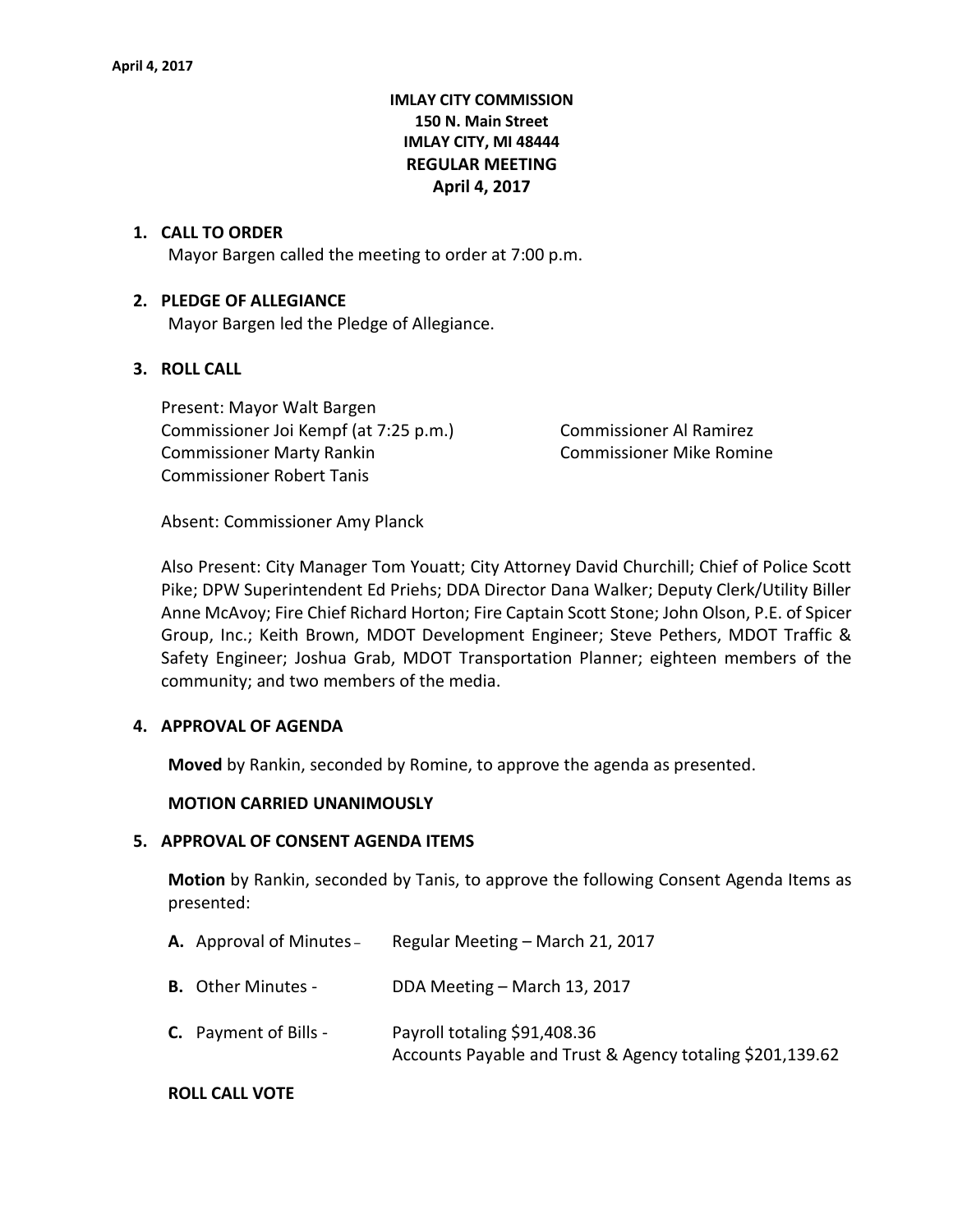Ayes: Rankin, Romine, Ramirez, Tanis, Bargen Nays: None **MOTION CARRIED 5 - YEAS; 0 - NAYS**

## **6. CITIZENS FROM THE FLOOR**

Alan Rosenbalm, Imlay City, addressed the Commission commending Mayor Bargen for attending and participating in the recent 4-H Auction and noting the presence of other local officials. Mr. Rosenbalm then commended the performance of the City's DPW in response to recent wind damage and seasonal snow removal. Mr. Rosenbalm noted he is grateful the City employs its own DPW versus contracting the services, further noting the attentiveness exhibited by this internal department.

Leah Montroy, Imlay City, addressed the Commission to relay concerns regarding the chip and seal efforts along Borland Road and the resulting debris that serves to litter her ditch and yard. Ms. Montroy noted that her neighbors along Borland Road experience the same overwhelming issue and inquired as to whether there may be an alternative road treatment. Ms. Montroy then addressed the Commission regarding the lack of City water service to her Borland Road address, noting her desire to have a water connection.

## **7. PUBLIC HEARING – M-53 Lane Conversion**

**Motion** by Ramirez, seconded by Tanis, to enter all notices, publications and communications into the record and open the Public Hearing.

## **MOTION CARRIED UNANIMOUSLY**

Mayor Bargen opened the Public Hearing at 7:06 p.m.

City Manager Tom Youatt thanked those present for attending the public hearing regarding the proposed M-53 trial lane conversion. Youatt introduced MDOT Development Engineer Keith Brown, who described the trial conversion as an initial project brought forth through the M-53 Corridor Study process. Mr. Brown explained the road diet south of Old M-21 to First Street would result in one northbound lane, one southbound lane and one dedicated center turn lane throughout that section, with M-53 widening back out to five lanes at M-21. Mr. Brown explained he and others from MDOT were present to hear public input and answer any questions regarding the proposed project.

Beth Murawski, Imlay City, questioned whether an increase in the speed limit would be considered at this time. Keith Brown, MDOT, noted that would require study by the Michigan State Police.

Stu Davis, Imlay City, inquired as to the lane configuration to the north. Keith Brown, MDOT, responded that M-53, north of M-21, would remain unchanged.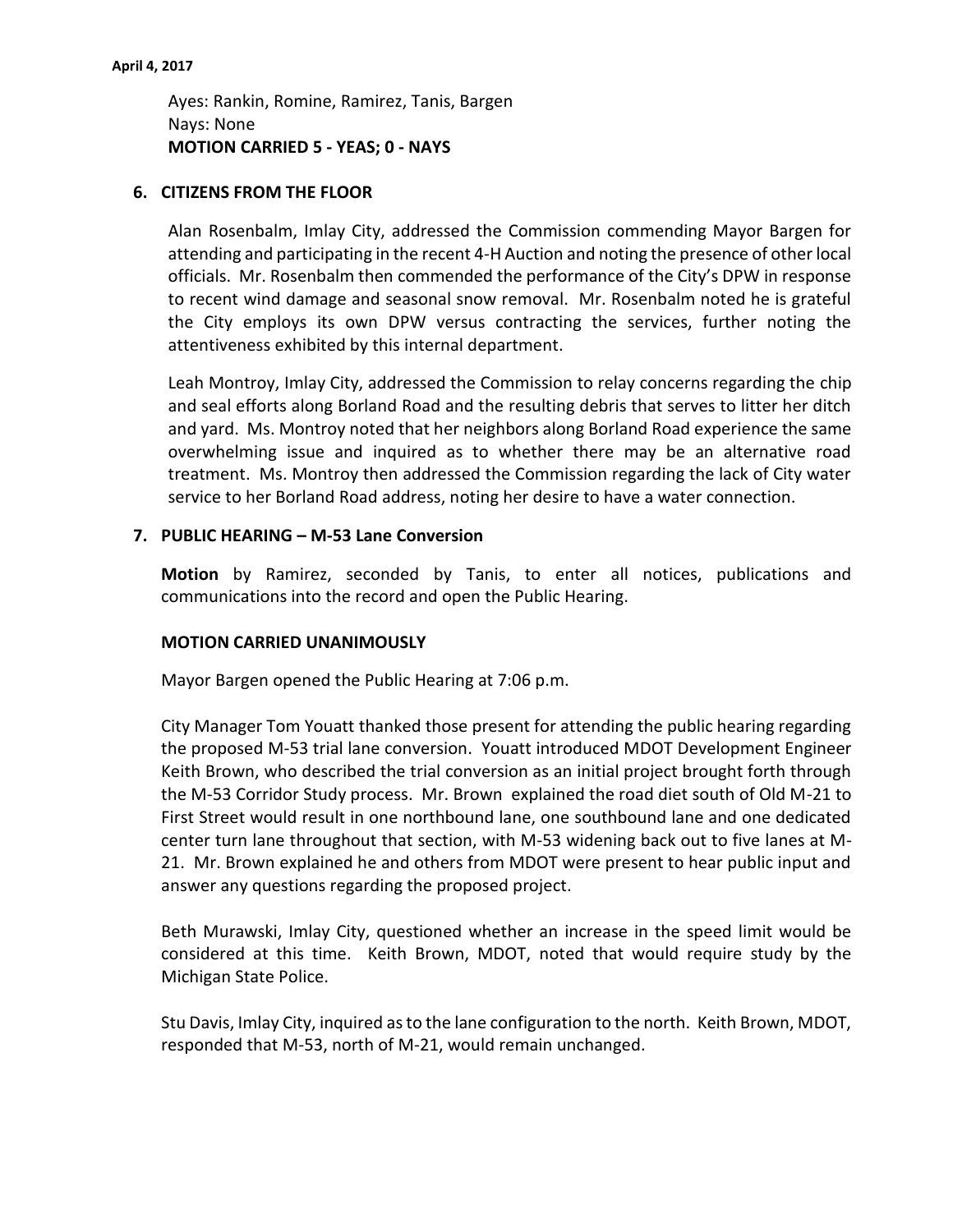Alan Casillas, Imlay City, remarked that a lot of traffic comes in and out of St. Paul's Lutheran Church on M-53. Mr. Casillas noted the difficulties especially when turning south, and relayed his concerns regarding the flow of traffic.

Keith Brown, MDOT, noted that existing traffic volumes are at the limit for recommending a road diet ant that is why a trial is recommended.

Barb Yockey, Imlay City, commented that when she drives north on M-53 she often turns left at First Street even though it extends her route, because of the fear of being rear-ended turning left at Third Street.

Frank Demske, Imlay City, inquired as to whether the curbing would remain where it is in the affected area. Keith Brown, MDOT, responded that the curbing will stay where it is currently and will accommodate the three 12 foot lanes and associated shoulders.

Mayor Walt Bargen noted that the City is not looking at construction activities, but rather only restriping at this time, and if the trial is successful then the City will consider construction.

Mayor Walt Bargen inquired as to whether any left turns would be eliminated in the affected section of M-53. Keith Brown, MDOT, responded that no left turns would be eliminated.

Mayor Bargen inquired as to whether a listing could be produced of three or four places in Michigan where a road diet has been implemented successfully. Keith Brown, MDOT, responded that sections of M-21 in Flint and M-57 in Clio have responded well.

Steve Pethers, MDOT, remarked that the average daily traffic counts are on the edge of the "20,000 and below" recommendation, with some days at 22,000, but noted other areas where a road diet has been successful with similar volumes.

City Manager Tom Youatt noted the unique factors along the affected section of M-53 including narrow lanes, topography changes, a curve in the road and overhead railroad viaduct, that all make this trial worth trying.

Commissioner Marty Rankin noted he has been a daily witness to the commuter traffic utilizing the affected section of M-53 as an acceleration lane to see who can get in front of who.

Steve Pethers, MDOT, cautioned those in attendance that the proposal is to widen the lane widths to 12 feet, and this will serve to increase the speeds somewhat.

Commissioner Al Ramirez noted this proposal is on a trial basis and it is the right thing to do for the community. Commission Ramirez noted he has witnessed distracted driving on M-53. Commission Ramirez believes that widening the road will make it better.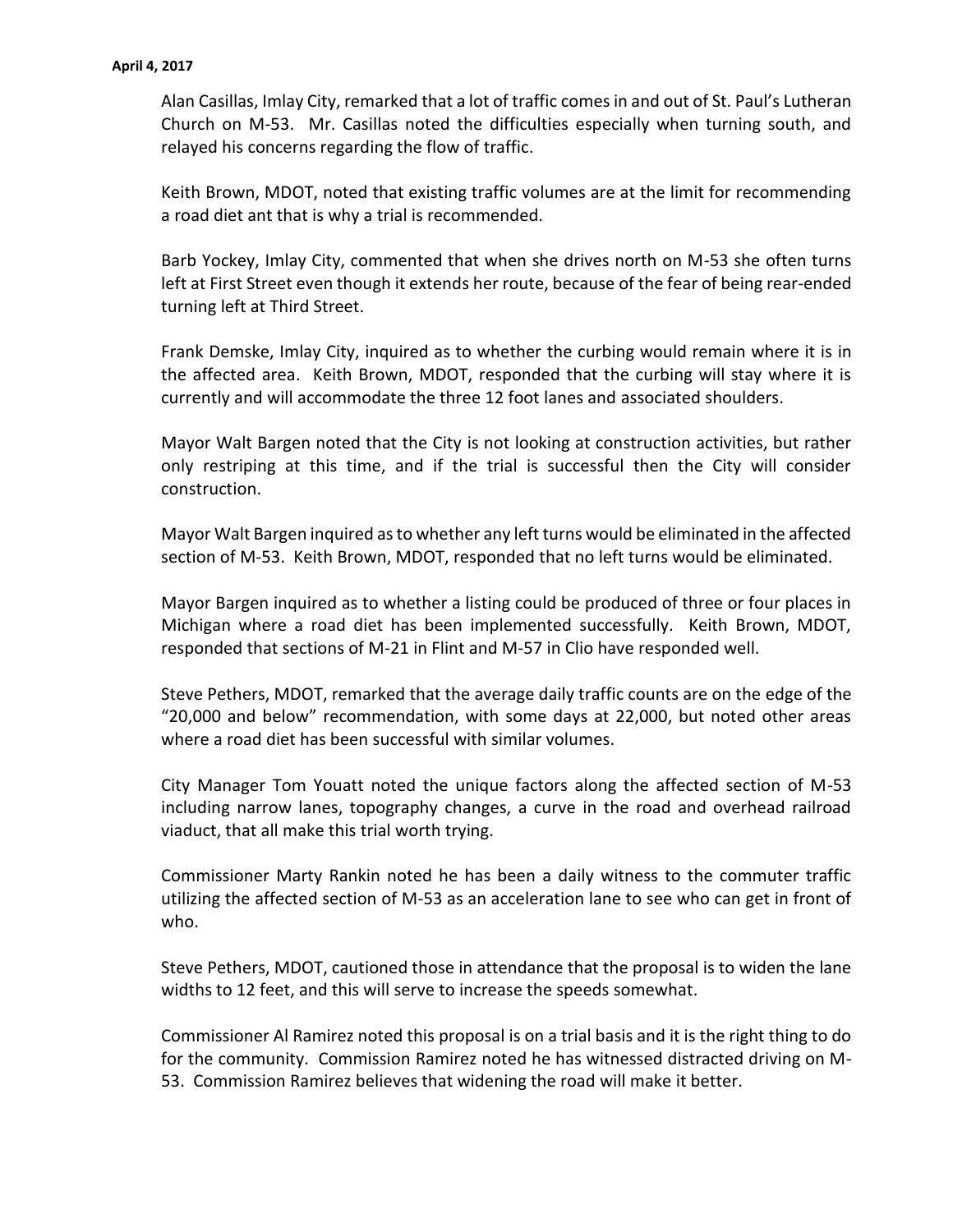#### **April 4, 2017**

Kerri Murawski, Imlay City, offered that he has also witnessed the commuter "race track" along M-53 and inquired as to whether three lanes should be maintained all the way through north of M-21.

Steve Pethers, MDOT, responded that the concept would require further traffic study and is not within the scope of the proposed trial lane conversion, but that is why the lanes of M-53 open back up at the M-21 intersection.

Beth Murawski, Imlay City, inquired as to whether signage would be installed to provide notice of the upcoming merge. Keith Brown, MDOT, responded that signage would be installed and the merge would occur near the Rite Aid.

City Manager Tom Youatt noted that south of M-21, the northbound right lane should be designated as a right turn only lane. Steve Pethers, MDOT, indicated that could be studied.

Frank Demske, Imlay City, inquired as to whether any additional space within the lanes had been considered for bike paths. Keith Brown, MDOT, responded that bike paths were not being considered at this time. Steve Pethers, MDOT, responded that three lanes at 12 foot each will only allow for two feet on each side and four feet is the absolute minimum for a bike lane.

Frank Demske, Imlay City, inquired as to when the average daily traffic volume data was obtained and whether the road diet would cause a backup of traffic through the City. Steve Pethers, MDOT, noted that the trial period should reveal whether any traffic backups will occur. Pethers explained that traffic volume data was collected last October on weekdays and the weekend, and noted volume spikes on Friday.

City Manager Tom Youatt noted this is just a trial and it really needs to be tried for a full year to understand the traffic pattern involved. Youatt added that the City has worked with MDOT to produce the M-53 Corridor Plan and this is one thing that can be done to make M-53 safer. Youatt explained that a sanitary sewer project is being planned for the affected section of M-53 in 2018, when permanent markings would be installed if the trial proves successful.

Alan Rosenbalm, Imlay City, expressed concern regarding travelers' ability to get out of businesses along M-53. Keith Brown, MDOT, responded that with less travel lanes it should be easier to enter and exit businesses.

Kelly Villanueva, Imlay City, inquired as to when the trial conversion would start. Keith Brown, MDOT, responded that the restriping would occur along with the normal striping efforts in May so as to avoid any extra costs.

Leah Montroy, Imlay City, inquired as to where the three lanes would start coming from the south. Steve Pethers, MDOT, responded that the right travel lane will drop at First Street and the lane markings for a three lane will begin there. Keith Brown, MDOT, added that the markings will continue until just south of M-21.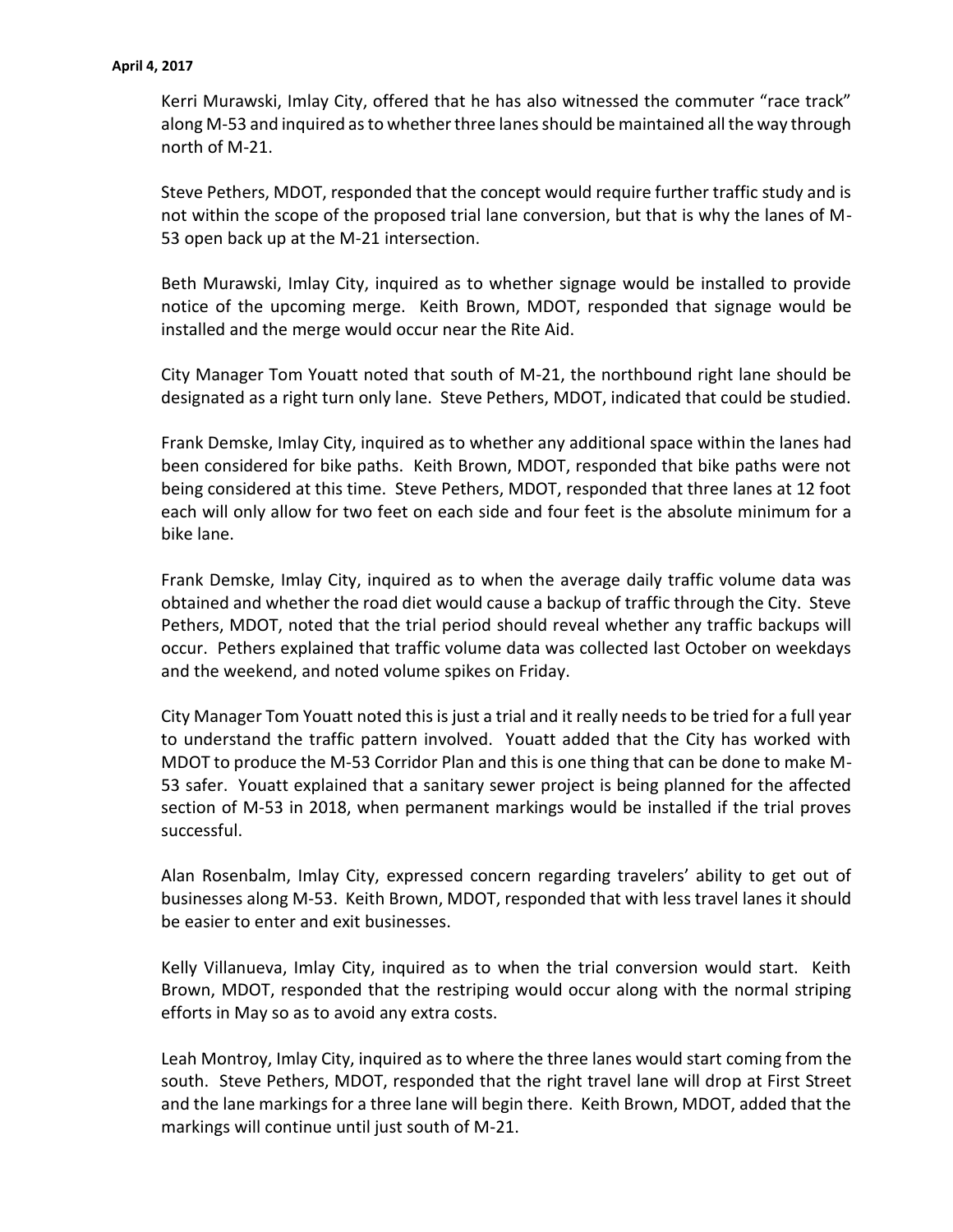Leah Montroy, Imlay City, inquired as to what will happen to the right turn only lane that one turns right onto Third Street from. Keith Brown, MDOT, responded that the lane will stay as long as there is room for it.

Deanna Davis, Imlay City, commented that while traveling north on M-53 and turning left at First Street, drivers will enter M-53 from the east and cross your travel path. Mrs. Davis noted that enforcement efforts were needed to ensure that drivers do not turn until clear and this is also needed at Kroger.

Mayor Walt Bargen noted that while the M-53 Corridor Plan addressed other areas of concern, the trial conversion being proposed would only address north of First Street. Mayor Bargen added that the main concern is not the average daily traffic volumes, but rather the hourly average traffic volumes, as that is what backs up traffic and the reason for the trial basis. Mayor Bargen stated that City Manager Tom Youatt has a list of other areas where one can see the results of a road diet if interested.

Kerri Murawski, Imlay City, noted that the hardest part of the trial will be retraining drivers that are used to it as it is. Mr. Murawski inquired as to whether flexible sticks could be used in retraining efforts. Steve Pethers, MDOT, responded that drivers see the pavement markings and adjust. Pethers noted that signage and message boards are also used to alert drivers to the change.

Alan Rosenbalm, Imlay City, inquired as to whether any additional traffic lights would be installed on M-53. Keith Brown, MDOT, responded that the Borland Road intersection was considered for a traffic light but it failed to meet any of the nine warrants.

Kelly Villanueva, Imlay City, commented that she believes the traffic will flow well until drivers brake to turn right into a business. Keith Brown, MDOT, responded that exists now.

Leah Montroy, Imlay City, noted how tight and congested the affected section of M-53 is and inquired as to how it is going to be policed and how police are going to be visible. City Manager Tom Youatt responded that enforcement is a bigger issue now than with the road diet. Youatt remarked that Michigan State Police as well as Lapeer County Sheriff Department officers have had more of a presence in Imlay City and that is not going away with the road diet.

Commissioner Marty Rankin remarked that Imlay City officers are very visible along M-53 and it does serve to slow the traffic down.

Chief of Police Scott Pike noted that his department utilizes the speed sign extensively and can collect traffic data averages from it during periods of regular use. Pike added that he is working with the Michigan State Police on a countywide effort to reduce traffic crashes 12- 15% this year and has extra officers at high incident areas.

Mayor Bargen closed the Public Hearing at 7:39 p.m.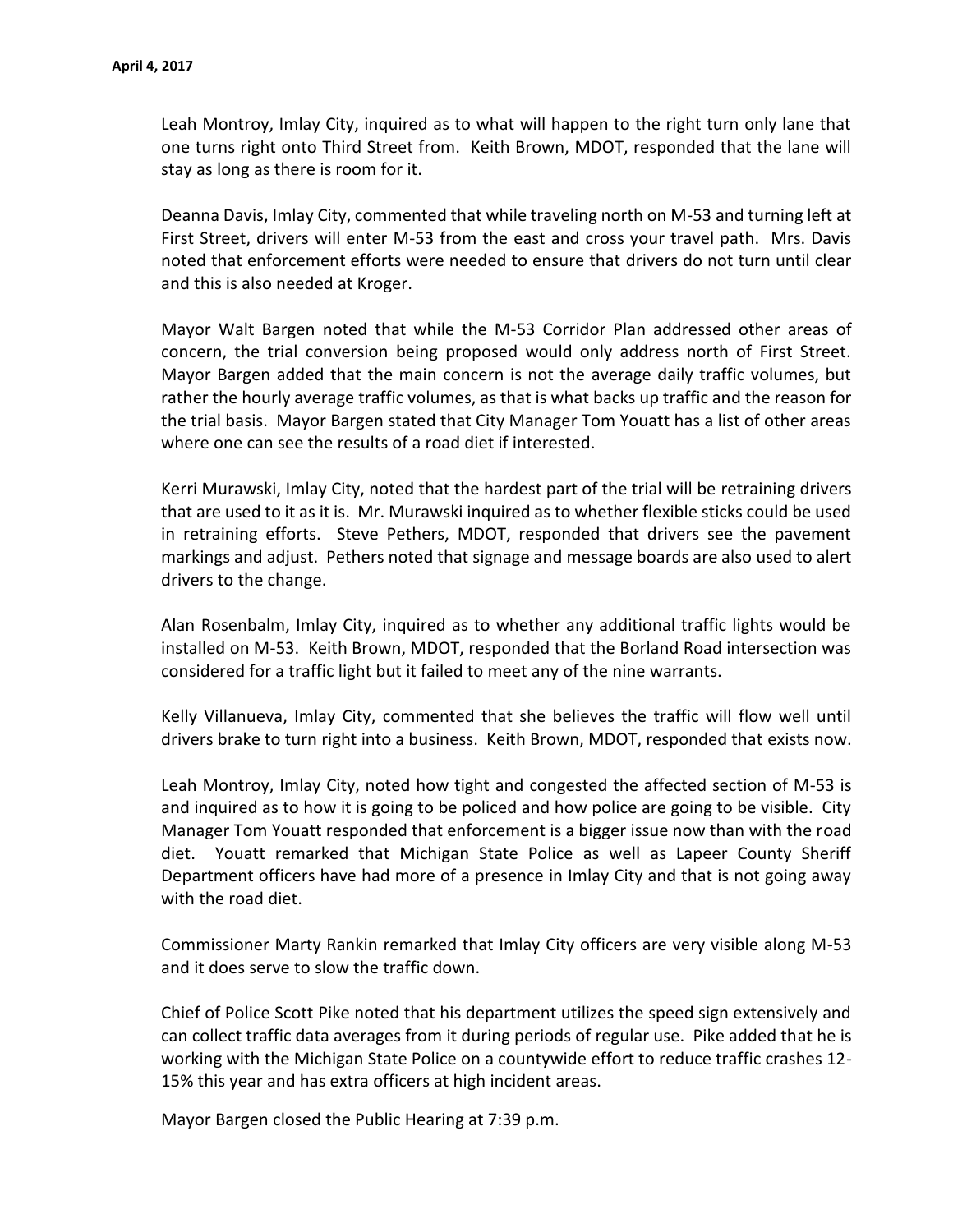## **8. OLD BUSINESS**

## **A. Resolution 2017-6 to Recommend MDOT Conversion of M-53 to Three Lanes**

Mayor Bargen inquired of the Commission as to whether further discussion was required on the issue.

**Motion** by Rankin, seconded by Romine, to approve Resolution 2017-6 to recommend MDOT perform a one year trial conversion of M-53 to two travel lanes and a center turning lane, from south of Old M-21 to First Street.

## **ROLL CALL VOTE**

Ayes: Kempf, Ramirez, Tanis, Rankin, Romine, Bargen Nays: None **MOTION CARRIED 6 - YEAS; 0 – NAYS**

## **B. SAW Grant Summary**

City Manager Tom Youatt introduced John Olson, P.E. of Spicer Group, Inc. who was present to relay a summary of the wastewater portion of the SAW Grant. Mr. Olson detailed the wastewater grant, totaling over \$457,000.00 of the \$828,879.00 in MDEQ SAW Grant funds. Mr. Olson explained the project involved an Asset Inventory, Condition Assessment, Cleaning and Televising of the system by Michigan Pipe, Inc., Level of Service Analysis, Critical Assets Determination, Revenue Structure Calculation and Capital Improvement Plan to arrive at a sustainable strategy for managing the City's wastewater assets in the future. Mr. Olson revealed the results of comprehensive inspections of the City's manholes, pump stations and Wastewater Treatment Plant, and noted the overall good condition of the system. Mr. Olson detailed the calculation of risk factors utilized to determine likelihood of failure of each asset and presented a Capital Improvement Plan which serves to incorporate both short and long term recommended improvement projects funded by a recommended 3% annual increase in sewer rates.

DPW Superintendent Ed Priehs noted the SAW Grant had been a great project, with John Olson and Spicer doing a great job. Priehs added that the project shows the City what needs to be done and allows the City to better prioritize its improvements.

City Manager Tom Youatt noted that the SAW Grant produced state-of-the-art technology to help the City move forward with improvement projects.

## **C. DNR Fire Hall Property Application**

City Manager Tom Youatt presented the Land Transaction Application needed to acquire the DNR property on Borland Road. Youatt explained that a description of need will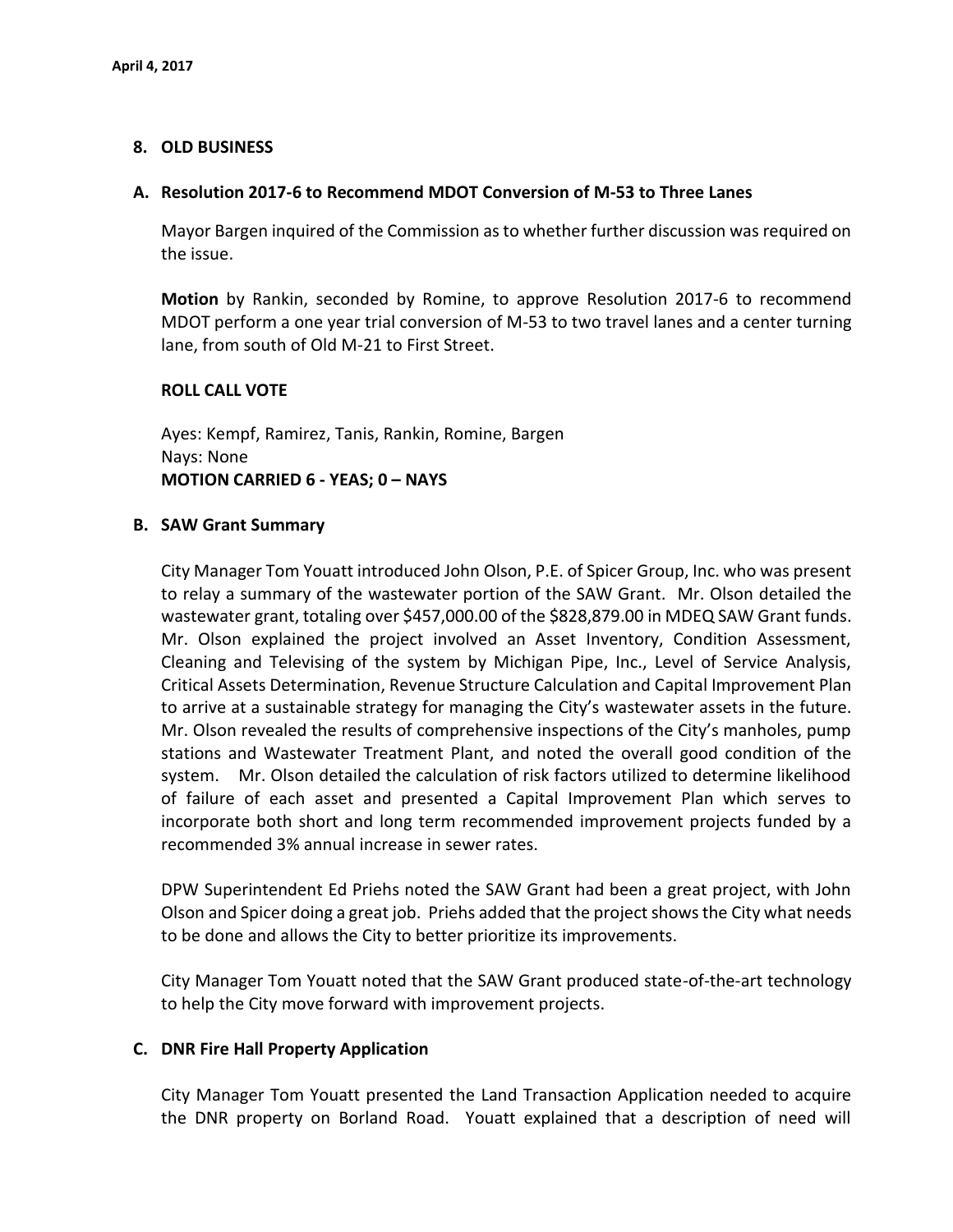accompany the application when submitted in this first step to acquisition. Youatt further explained there would be an appraisal process the City must follow but the location looks promising for a new fire hall location.

**Motion** by Ramirez, seconded by Romine, to proceed with submittal of the DNR Land Transaction Application for acquisition of the DNR property on Borland Road, and authorize City Manager Tom Youatt to sign the same.

# **ROLL CALL VOTE**

Ayes: Tanis, Rankin, Romine, Kempf, Ramirez, Bargen Nays: None **MOTION CARRIED 6 - YEAS; 0 – NAYS**

## **9. NEW BUSINESS**

## **A. Medical Marihuana Discussion**

City Manager Tom Youatt presented information regarding the new Medical Marihuana Facilities Licensing Act (MMFLA) from City Attorney Brian Garner and from Dunaskiss Consulting & Development, Inc. Youatt noted he had recently attended an informational town hall meeting hosted by the City of Lapeer regarding Medical Marihuana and it is his understanding that the City Commission does not have to take any action unless there is a desire to allow medical marihuana related facilities within the City. Youatt added that he has been approached by several interested developers and there is revenue that could be generated for the City, as well as costs. Youatt stated that he wanted to get the information out to the Commissioners and if there is interest in moving forward, the Commission can do so at a future date.

City Attorney David Churchill explained that while the new MMFLA addresses dispensaries, growers, processors, labs and transporters, it does not cover growers for caregivers. Churchill cautioned that even with no action of the City Commission, a caregiver can still operate as a caregiver as they are covered by a separate law, and the City Commission cannot limit that.

Mayor Bargen called for any further discussion on the matter and there was none.

## **B. Part-time Public Works Laborer Position**

City Manager Tom Youatt stated that he had been amazed at how much the City's DPW is able to accomplish with only four full-time employees and recognized that additional staff is needed in that department. Youatt presented the proposed job description for a yearround part-time Public Works Laborer, noting the need for its approval as a first step in obtaining the new position. Commissioner Rankin inquired as to the City's success in recruiting part-time staff. Youatt responded there needs to be a decent pay rate and at least 28-30 hours per week. Some discussion took place regarding sharing a full-time